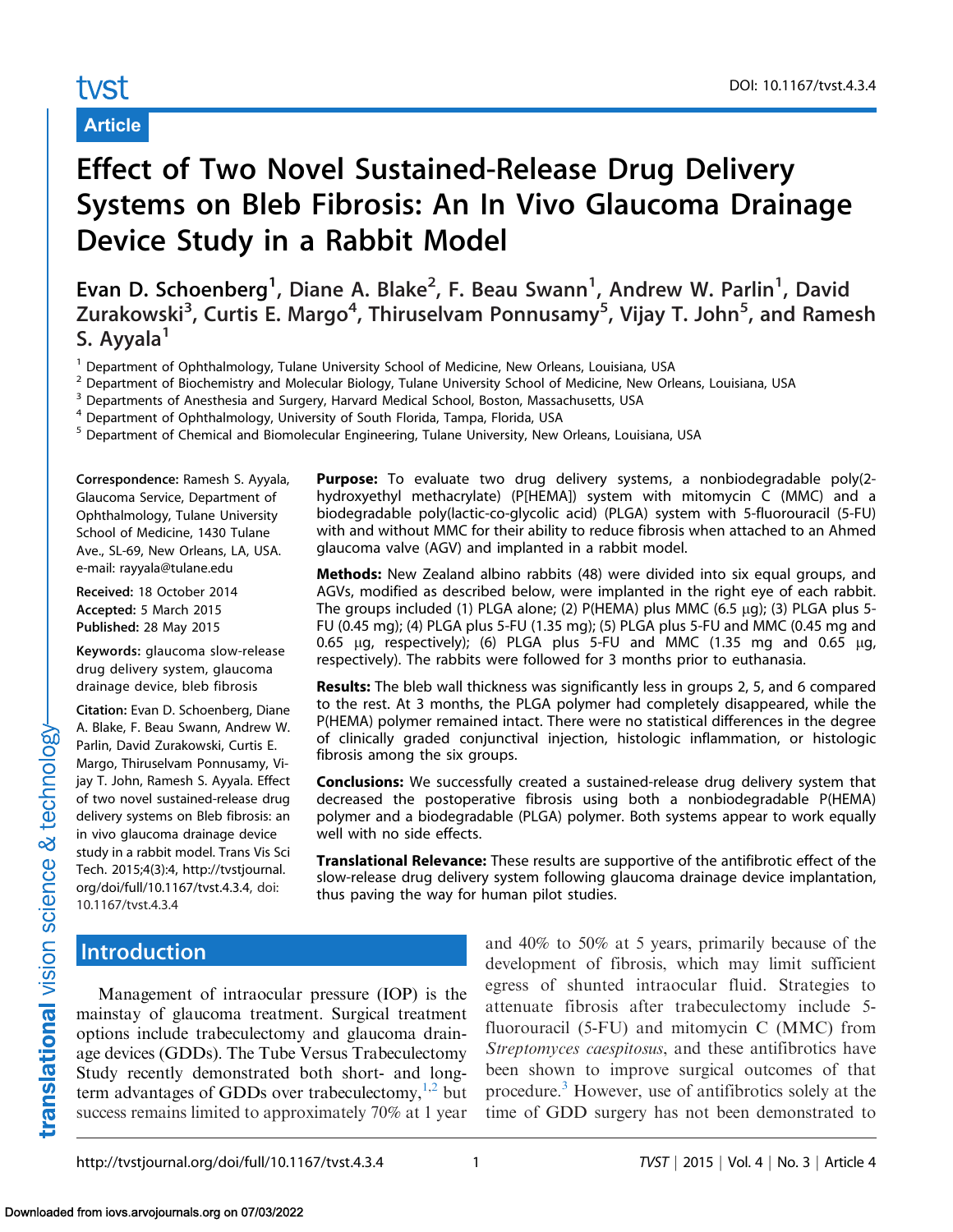improve outcomes. $<sup>4</sup>$  The ideal tube implant would be</sup> immediately effective, show consistent behavior, and have long-term efficacy. More recent reports have demonstrated that adjunctive use of the antifibrotics MMC and 5-FU, both intraoperatively and postoperatively, with weekly injections for 5 weeks, resulted in a higher long-term success rate, lower rate of the hypertensive phase in the 3-week to 6-month period, and fewer complications.<sup>5</sup> However, intraoperative application may be imprecise, and repeated postoperative interventions are both uncomfortable and risky for the patient, with the possibility of infection and postneedling bleb leaks. There is a clear need for a drug delivery system that can be installed intraoperatively to deliver antifibrotic drugs during the period of wound healing after GDD implantation.

Our laboratories have previously reported a process for loading drugs into poly(2-hydroxyethyl methacrylate) (P[HEMA]) hydrogels with demonstration of controlled, sustained release and inhibition of human fibroblast proliferation. $6$  We subsequently reported in vitro and in vivo experiments pairing P(HEMA) hydrogels loaded with various concentrations of MMC  $(0-0.80 \text{ mg/g}$  of P[HEMA]) with Ahmed glaucoma valves (AGVs), a type of GDD, in a rabbit model. A favorable MMC release profile was found, and a statistically significant decrease in the thickness of the bleb fibrous capsule roof was demonstrated at all concentrations of MMC tested (total  $n = 22$ ;  $P \leq 0.05$ ).<sup>[7](#page-7-0)</sup>

The P(HEMA) hydrogel is a nonbiodegradable polymer, and the effects of this polymer on the bleb tissue architecture in the long term (beyond 3 months) remain unknown. We have therefore developed a biodegradable drug delivery system suitable for implantation in association with GDDs. Our laboratories have also recently reported the synthesis of a porous, poly(lactic-co-glycolic acid) (PLGA) film, summarized briefly in the Materials and Methods section below. This biodegradable film also had favorable in vitro release characteristics, and the released drug retained its ability to inhibit fibroblast proliferation.<sup>[8](#page-7-0)</sup> The present study continues this research with an in vivo analysis of the effect of this PLGA-based drug delivery system on bleb fibrosis in a rabbit model.

# Materials and Methods

## Drug Dosages

The P(HEMA) implants were infused with MMC at a concentration previously shown to reduce fibrosis in this rabbit model (0.17 mg of MMC per gram of dry gel, equivalent to  $6.5 \mu$ g MMC in the polymer piece attached to the Ahmed valve).<sup>[7](#page-7-0)</sup>

Early experiments designed to incorporate MMC into the PLGA matrix were unsuccessful because of the lability of this drug; 5-FU, in contrast, was stable when suspended as particles in  $PLGA$ .<sup>[8](#page-7-0)</sup> The doses of 5-FU used in this study were based upon the relative toxicity of MMC and 5-FU to fibroblasts in a tissue culture system $\delta$  and on our previous experiments showing that  $6.5 \mu g$  of MMC infused into the P(HEMA) drug delivery system was sufficient to inhibit bleb fibrosis in the rabbit model. $\frac{7}{1}$  Based on these relative toxicity data, the 5-FU concentrations added to the PLGA films (0. 45 and 1.35 mg/polymer piece) were calculated to be equivalent to a dosage of 6.5 and 19.5 µg of MMC, respectively.

The amount of MMC loaded on the surface of the PLGA film was reduced tenfold as compared to the P(HEMA) system because of the differences in its release rate in the two drug delivery systems. Our previous experiments showed that MMC was released over an approximately 10-day period in the P(HEMA) system, $\frac{7}{1}$  $\frac{7}{1}$  $\frac{7}{1}$  while the surface-loaded MMC in the PLGA system was released in approximately 1 to 2 days. $8$ 

#### Implant Preparation

Polymers were prepared as previously described. $6-8$ The P(HEMA) polymer was prepared by redox polymerization of 2-hydroxyethyl methacrylate (130 Da) with  $1\%$  N,N'-methylene-bisacrylamide as crosslinker. The polymer was cast as a sheet between sealed glass plates. Impurities were removed and the  $P(HEMA)$  sheet ( $\sim$ 2 mm thick) was cut into semicircular discs measuring  $5 \times 6$  mm to fit the lower half of the Ahmed valve plate (model FP-7). A 1-mm trephine was used to punch a hole in the middle of each semicircle so that the polymer could be attached to the valve with a silicon rivet.

The PLGA films were spin cast onto 8-mm silicon discs as described previously. $8$  The bottom layer was cast using 12.5% Resomer 506 (96 kDa; Boehringer Ingelheim Chemicals, Inc., Petersburg, VA). An appropriate weight of finely ground 5-FU (12 mg/ mL to provide 0.9 mg per disc) was added and dispersed by bath sonication. These dispersions were subsequently spun onto 8-mm silicone discs  $(75 \mu L)$ dispersion/disc; 200 rpm; 6 minutes) under humid conditions. As the solvent in the polymer solution evaporated, the surface cooling induced by the heat of vaporization led to the condensation of water droplets on the surface of the thickening solution.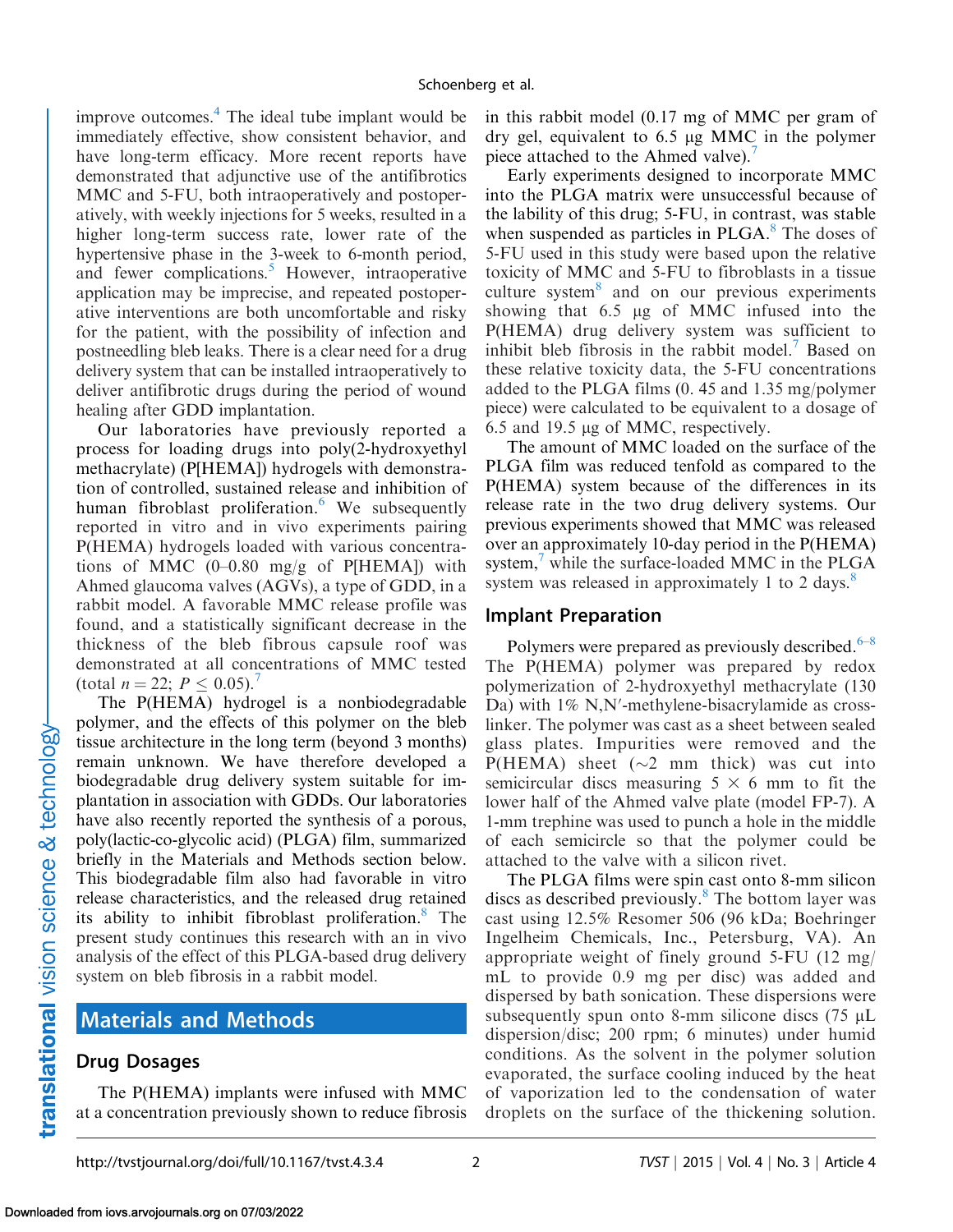Schoenberg et al.

<span id="page-2-0"></span>

Figure 1. Ahmed glaucoma valves modified with drug delivery devices. (A) Photo of MMC-loaded P(HEMA) attached to a model FP-7 AGV and schematic of MMC loading (pink dots) into the P(HEMA). (B) Photo of PLGA film loaded with MMC and 5-FU and attached to a model FP-7 AGV and schematic of drug loading (MMC, pink dots; 5-FU, blue dots). (C) Scanning electron micrograph of PLGA film cast using the breath figure method, demonstrating the porosity of the layers.

These droplets sank into the polymer film and created a porous surface with release characteristics different from a conventionally cast PLGA film (see Fig. 1C). $\degree$  A second, sealing layer was then coated by applying 50  $\mu$ L of 15% Resomer RG 504 (56 kDa; Boehringer Engelheim Chemicals, Inc.) to the disc and spin-coating at 1000 rpm for 25 seconds under humid conditions. The thickness of the final doublelayered PLGA film was  $157 + 21$  µm (n = 5). The films were removed from the 8-mm silicon disk, and MMC  $(1.3 \text{ µg} \text{ in the total disc}, 0.65 \text{ µg} \text{ in the half})$ disc) was subsequently loaded onto pores of the sealing layer in a subset of pieces. The MMC loading was achieved by dissolving the appropriate amount of MMC in  $CH_2Cl_2/tetrahydrofuran$  (5:1) and applying it to the top of the film. The circular films were cut in half, and a 1-mm hole was then made in the center of each semicircle using a trephine to permit attachment to the Ahmed valve. The films were sterilized by UV irradiation and then attached to the Ahmed valve using a medical grade silicone rivet.

#### In Vivo Experiment

Previous in vitro experiments with the doublelayered PLGA films have demonstrated that the surface-loaded MMC is released during the first 1 to 2 days after the film is hydrated; the 5-FU is subsequently released in a continuous fashion during the next 4 to 21 days. $8$  The cytotoxic effects of the released drug were also confirmed in this study using cultured fibroblasts, and the 5-FU plus MMC formulations showed more consistent effects, compared to PLGA films that contained only 5-FU, especially in the first 8 days of drug release.<sup>8</sup>

In vivo experiments were therefore performed to test the PLGA formulations for their effects on bleb fibrosis in order to verify their safety in an animal model and to compare the activity of the PLGA devices to the previously reported P(HEMA) device that contained only  $MMC$ .<sup>7</sup> Our previous experiments have shown that the P(HEMA) polymer with no loaded drug had no effect on conjunctival fibroblast proliferation and that the P(HEMA) polymer, when attached to model FP-7 Ahmed valve,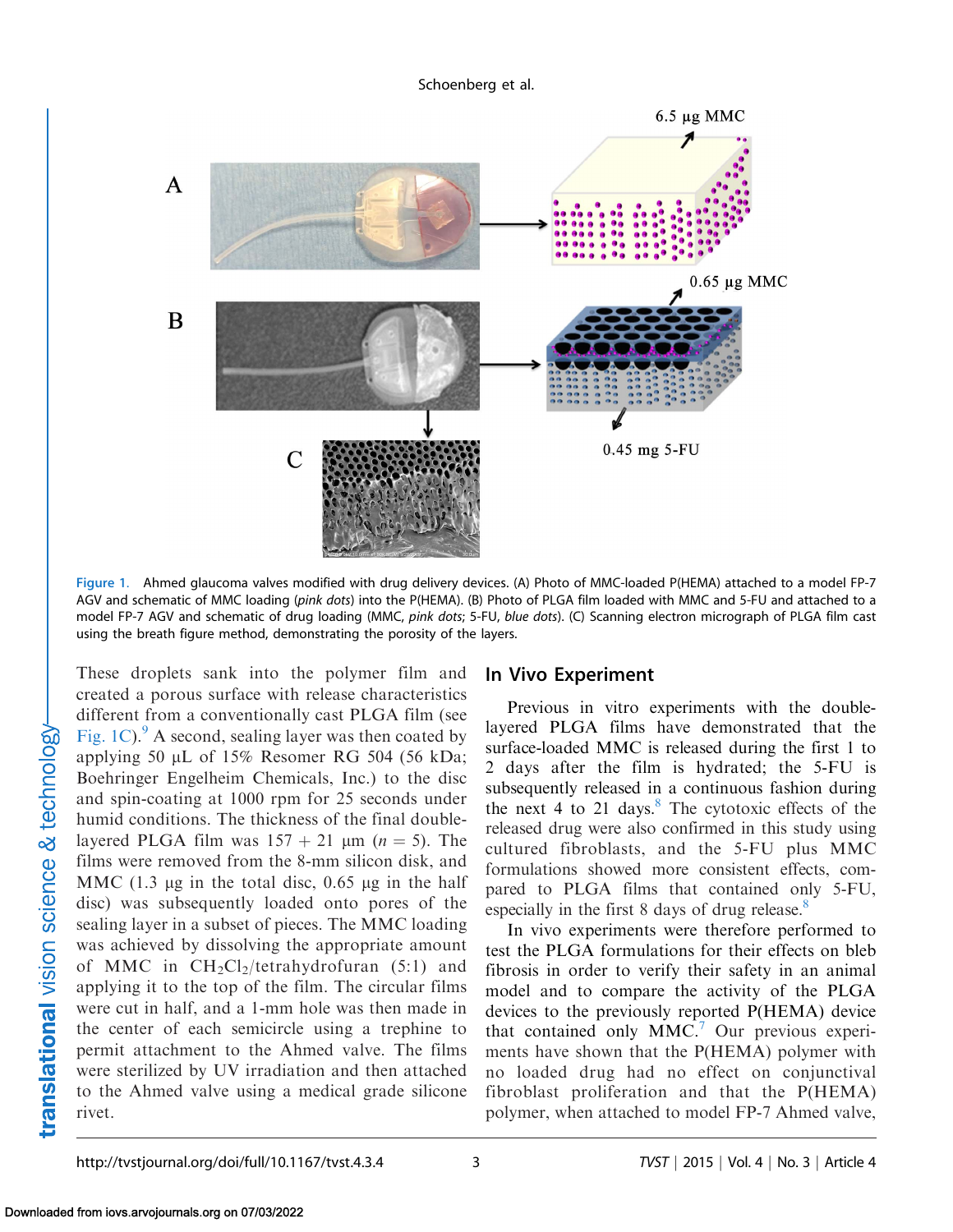

Figure 2. Surgical implantation of PLGA-modified Ahmed valve. (A) Ahmed valve ready for insertion. (B) Implantation of valve in subconjunctival space.

had no deleterious effects on the bleb or the rabbit. $6,7$ Because of these published results, a control group of animals implanted with an Ahmed valve modified with P(HEMA) alone was omitted from the current study. All animal experiments conformed to the ARVO Statement for the Use of Animals in Ophthalmic and Vision Research, to regulations of the National Institutes of Health, and to the guidelines set forth by the Tulane University Institutional Animal Care and Use Committee.

Forty-eight male albino New Zealand rabbits (Covance, Denver, PA) were used in these experiments. The right eye of each rabbit was used for implantation of the AGV, and its IOP was measured prior to implantation using the Tonopen XL pneumatonometer (Reichert Ophthalmic Instruments, Buffalo, NY). The rabbits were divided into six groups. Group 1 ( $n=8$ ) received AGVs with a PLGAcoated semicircle without added drugs (control). Group 2 ( $n = 8$ ) received AGVs with P(HEMA) polymers infused with 6.5 µg MMC. Group 3 ( $n = 8$ ) received AGVs with PLGA containing 0.45 mg of 5- FU. Group 4 ( $n = 8$ ) received AGVs with PLGA containing 1.35 mg 5-FU. Group 5  $(n = 8)$  received AGVs with PLGA containing 0.45 mg of 5-FU and 0.65 µg of surface-loaded MMC. Group 6 ( $n = 8$ ) received AGVs with PLGA containing 1.35 mg of 5- FU and 0.65 µg of surface-loaded MMC. [Figure 1](#page-2-0) shows photographs of the polymer-modified valves and a schematic of how the drugs were loaded into the polymers.

### Surgical Procedure

The surgery was performed as previously de-scribed.<sup>[10,11](#page-7-0)</sup> After administering adequate anesthesia using ketamine hydrochloride, the right eye of the

rabbit was prepared with povidone-iodine (Betadine; Purdue Pharma LP, Stamford, CN). A 7-0 polyglactin 910 (Vicryl; Ethnicon, Somerville, NJ) suture was passed through the supratemporal limbus to rotate the eye downward. Conjunctival peritomy was performed at the limbus in the supratemporal quadrant, followed by posterior dissection in the same plane. The dissection was carried further between the superior and lateral rectus muscles posteriorly. The AGV was brought to the operative site and primed with balanced salt solution. The end plate was tucked into the supratemporal quadrant and secured to the underlying episclera with two interrupted 10-0 nylon sutures approximately 7 mm from the limbus, as shown in Figure 2. The silicone tube was cut 0.5 mm anterior to the limbus using Westcott scissors. A 23-gauge butterfly needle was used to enter the anterior chamber 0.25 mm posterior to the limbus, and 0.1 mL of viscoelastic (Healon; Advanced Medical Optics, Inc., Santa Ana, CA) was injected. The silicone tube was inserted into the anterior chamber through the needle tract and secured to the surrounding sclera with a 10-0 nylon suture. The conjunctiva was secured to the limbus with an interrupted 10-0 polyglactin 910 suture. The same surgeon (RSA) performed all the surgeries in this study.

#### Postoperative Care

The eye was treated with ciprofloxacin drops, tobramycin-dexamethasone ointment (Tobradex; Alcon Laboratories, Inc., Fort Worth, TX) and cyclopentolate hydrochloride, 1% (Cyclogel; Falcon Pharmaceuticals, Ltd., Fort Worth, TX) four times a day for 1 week. All animal eyes were examined for signs of infection and tube erosion on days 1, 3, 7, and 14 and monthly thereafter. At 3 months after implantation, a blinded observer otherwise external to the study graded each surgical eye for conjunctival vascular hyperemia (conjunctival injection) as follows: grade 0, no hyperemia; grade 1, mild hyperemia; grade 2, moderate hyperemia; grade 3, severe hyperemia. Intraocular pressures were measured by Tonopen XL pneumatonometer (Reichert Ophthalmic Instruments) at 1, 2, and 3 months.

### Enucleation and Examination

The animals were euthanized 3 months after implantation using U.S. Food and Drug Administration (FDA)– and Institutional Animal Care and Use Committee–approved procedures. The eyes were then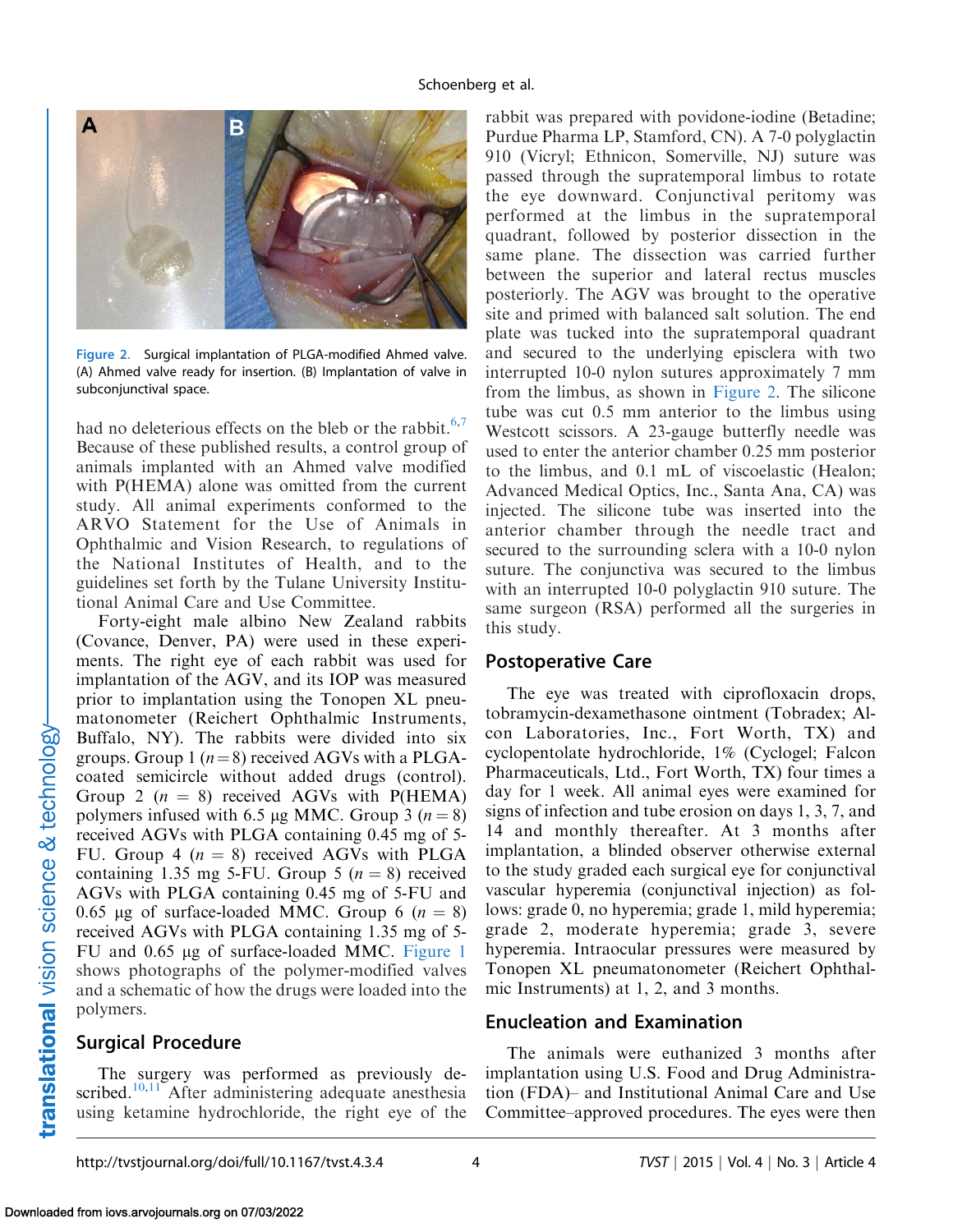<span id="page-4-0"></span>

Figure 3. (A) Enucleation of eye and bleb after 3 months and (B) measurement of bleb roof with calipers.

enucleated, and care was taken not to disturb the bleb and the implant. The bleb was then sectioned through the middle of its roof and the AGV removed. The thickness of the bleb roof in each section was measured with digital calipers (resolution 10 µm, accuracy  $\pm 30$  µm; VWR International, Radnor, PA) as shown in Figure 3. The AGV was then visually examined for the presence of attached polymer. Ten percent formalin was injected into the vitreous cavity, and the enucleated eye was stored overnight in 10% formalin. Histologic sections of the bleb and surrounding tissue were prepared and examined using light microscopy by a pathologist (CEM) who was blinded to the different groups.

#### Statistical Analysis

Statistical analysis was performed by a statistician (DZ) who was blinded to the different groups. Oneway analysis of variance (ANOVA) followed by a posttest based on Student-Newman-Keuls analysis was used to compare the experimental groups to the group with a GDD modified with PLGA alone.

## Results

There were no instances of infections, unexpected animal deaths, or other complications. Of the 48 eyes, 47 operations resulted in the formation of an elevated, vascular bleb; one operation, in the PLGA 1.35-mg 5- FU group, did not, due to improper placement of the AGV tube at the time of surgery. This eye, which failed due to surgical error unrelated to the experimental model, was excluded from this published analysis; however, including it in an auxiliary analysis did not change any measures of statistical significance.

Intraocular pressure showed significant group differences ( $F = 2.98$ ,  $P = 0.02$ ) preoperatively in control versus  $P(HEMA)$  (mean difference  $-4.5$  mm Hg;  $P = 0.013$ ) and in control versus PLGA 0.45-mg 5-FU plus 0.65-µg MMC group (mean difference  $-5.75$  mm Hg;  $P = 0.002$ ). At 1 month, significant group differences ( $F = 5.01$ ,  $P < 0.001$ ) were seen in control versus PLGA 1.35-mg 5-FU (mean difference  $+4.86$  mm Hg;  $P = 0.004$ ) and in control versus PLGA 1.35-mg 5-FU plus  $0.65$ -µg MMC group (mean difference  $+6.70$  mm Hg;  $P < 0.001$ ). No group differences were seen at 2 months ( $F = 0.160$ ,  $P = 0.18$ ) and 3 months ( $F = 1.45$ ,  $P = 0.23$ ). As discussed below, the IOP group differences found, while statistically significant in some comparisons, do have mean differences near the range of error for Tonopen XL in albino New Zealand rabbits and therefore may not represent true variation.<sup>12</sup>

Conjunctival injection, graded by the blinded observer prior to anesthesia and enucleation, did not differ significantly between groups (ANOVA,  $F =$ 1.22,  $P = 0.32$ ; see [Fig. 4A](#page-5-0)). Inflammation, graded on a scale from 0 to 5 by light microscopy, was highly variable within each group, and there were no significant differences among the groups (ANOVA,  $F=0.83$ ,  $P=0.53$ ; [Fig. 4B\)](#page-5-0). Similarly, fibrosis, graded on a scale from 0 to 5 by light microscopy, was variable within groups and did not differ significantly (ANOVA,  $F = 1.79$ ,  $P = 0.14$ ; [Fig. 4C](#page-5-0)). Due to shrinkage of the bleb capsule during the fixation process after sectioning the bleb roof for immediate measurement of fresh tissue, reliable measurements of the fibrous capsule lining the bleb, via light microscopy, was not possible.

Thickness of the bleb roof as measured by digital calipers showed significant group differences ([Fig. 5](#page-5-0)). Bleb roof thickness of the control PLGA group was 544  $\mu$ m ( $\pm$ 170  $\mu$ m). The P(HEMA) 65- $\mu$ g MMC group bleb roof thickness was significantly thinner than control at 373  $\mu$ m ( $\pm$ 143  $\mu$ m;  $P = 0.006$ ). Both combination 5-FU plus MMC PLGA groups were significantly thinner than control. PLGA 0.45-mg 5- FU plus 0.65-µg MMC was 316 µg ( $\pm$ 55 µm; P < 0.001). PLGA 1.35-mg 5-FU plus 0.65-µg MMC was 320  $\mu$ m ( $\pm$ 44  $\mu$ m;  $P < 0.001$ ).

At 3 months, the PLGA films had completely dissolved in all samples while the P(HEMA) samples remained intact. All P(HEMA) implants had lost their purple color and were colorless, indicating the release of MMC.<sup>[7](#page-7-0)</sup>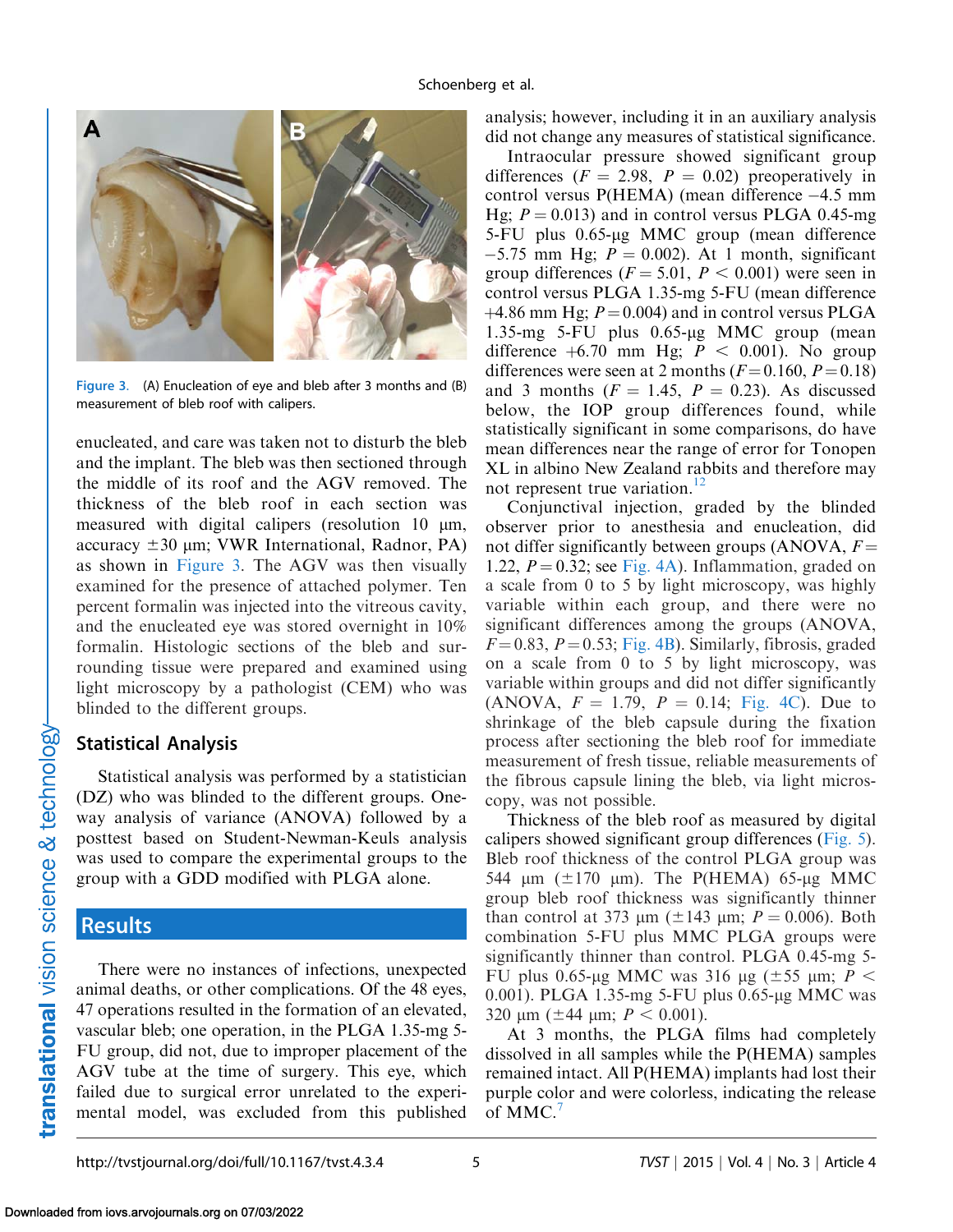<span id="page-5-0"></span>

Figure 4. Conjunctival injection, bleb inflammation, and bleb fibrosis 3 months after GDD implantation in control and experimental groups. The black crosses represent scores for individual animals, and the red lines show the mean for each group. (A) Conjunctival vascular hyperemia (injection) was graded as follows: grade 0, no hyperemia; grade 1, mild hyperemia; grade 2, moderate hyperemia; grade 3, severe hyperemia. No significant differences were noted (ANOVA,  $F = 1.22$ ,  $P = 0.317$ ). (B), Inflammation was graded from 1 to 5 by a pathologist who was blinded to the groups. No significant differences were observed among the groups (ANOVA,  $F = 0.83$ ,  $P = 0.53$ ). (C) Fibrosis in the wall of the blebs was graded from 1 to 5 by a pathologist who was blinded to the groups. No significant differences were observed (ANOVA,  $F = 1.79$ ,  $P = 0.14$ ). au, arbitrary units.

## **Discussion**

Postoperative fibrosis is the main cause of glaucoma surgery failure.<sup>13</sup> The risk of glaucoma drainage device failure due to fibrosis is 10% per year. Excessive collagen around the end plate of the GDD leads to encapsulation that prevents aqueous humor from accessing the conjunctival blood vessels. Decreasing postoperative fibrosis has the potential not only to increase the success rate of the surgery, but also to



Figure 5. Bleb roof thickness by group. Data are expressed as mean  $\pm$  SEM. Pairwise comparisons were performed, and groups that were significantly different from the PLGA control are indicated by asterisks.  $P = 0.006$ ; \*\*P < 0.001.

potentially achieve lower IOP. Various techniques have been attempted to achieve this goal, including one-time intraoperative application of MMC at the time of surgery and sub-Tenon's injection of Kenalog in the surgical site, but neither was successful.[4,](#page-7-0)[14](#page-8-0) Serial injections of initial MMC followed by 5-FU has been shown to be of some efficacy by Alvarado and coworkers.[5](#page-7-0) However, serial injections over several months are not an optimal solution for this problem given the expense, increased chair time, patient discomfort, and risks inherent in repeated needle injection. A slow-release drug delivery system that can release low but sustained concentrations of antifibrotic agents such as MMC and 5 FU over an extended period of time may attenuate the postoperative fibrosis, leading to better surgical results.

Hydrogels, hydrophilic polymer networks that are cross-linked into a three-dimensional biomaterial, have the ability to absorb thousands of times their dry weight in water, allowing them to mimic soft tissues.<sup>[8](#page-7-0)</sup> These types of polymers can be manipulated to encapsulate drugs and enhance biocompatibility. These polymers, by their nature, cannot be used as end plates, but can be used to coat existing end plates and deliver drugs that can decrease the postoperative fibrosis. The hydrogel P(HEMA) is commonly used in tissue engineering, contact lenses, and even drug delivery systems. $9,3$  This hydrogel contains waterfilled pores that facilitate the passage of solutes. Additionally, P(HEMA) has a hydrophilic surface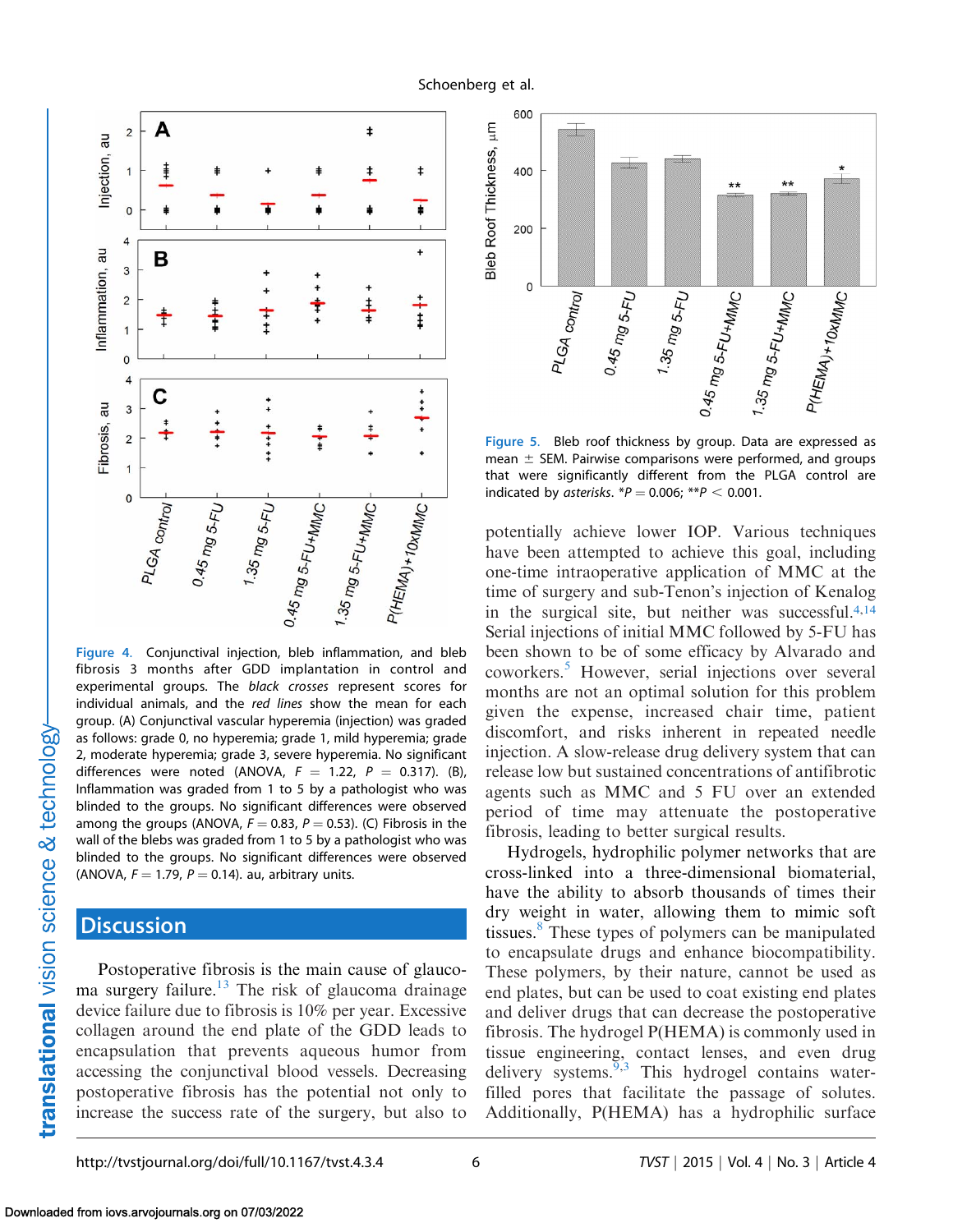that minimizes interaction with body fluids and adhesion of proteins and cells. These qualities have made P(HEMA) a popular choice in the development of polymers with a range of biological applications, including adsorption of heparin, scaffolding of bone tissue, and selective albumin adsorption. $10$ 

Poly(lactic-co-glycolic acid) has become a popular polymer used in sustained drug delivery applications because it is biodegradable, biocompatible, and FDA approved. Degradation of PLGA is triggered under physiological conditions, resulting in breakdown products of lactic and glycolic acid, which can be eliminated via the tricarboxylic acid metabolic pathways.<sup>11</sup> The recent innovation of "breath figures" has made it possible to create thin films of PLGA with extremely porous structures.<sup>12</sup> These breath figure polymers are prepared by casting the polymer film under humid conditions. As the solvent in the PLGA solution evaporates, the resultant cooling leads to the condensation of water droplets onto the surface of the thickening solution. The greater density of the water droplets causes them to sink, generating nascent pores in the gel-like system, which continues to evolve to the solid polymer state with solvent evaporation. Eventually the solvent and the water evaporate, leaving pores in the polymer matrix. The number of pores, the size of the pores, and organization of the pores can be modified to modulate the rate of drug delivery.<sup>[12](#page-7-0)</sup> Poly(lactic-co-glycolic acid) breath figures have been successfully produced and have the potential to be a biocompatible slow-release drug delivery system that can be easily modulated.<sup>12</sup> Both polymer systems can be used to promote the release of antifibrinogenic drugs in response to biological triggers, thus minimizing scar tissue formation and lengthening the lifetime of GDDs.

Our previous work focused on the development of a slow-release drug delivery device using P(HEMA) as the vehicle. This device worked well in decreasing the postoperative fibrosis in the animal model[.7](#page-7-0) However, P(HEMA) is a nonbiodegradable polymer and, as such, will remain attached to the end plate through the life of the GDD. Since P(HEMA) is an inert and biocompatible polymer, it worked well with the GDD model of plate and tube. However, to reduce the longterm hardware burden of the implant and to develop a system that might also be compatible with the newer plateless devices that drain the aqueous humor into the subconjunctival space (e.g., Ex-Press shunt) and/ or suprachoroidal space (e.g., Gold shunt), <sup>[15](#page-8-0)</sup> we turned our attention to biodegradable polymers. The FDA has previously approved PLGA as a

biocompatible, biodegradable polymer. The ideal drug delivery system would deliver the drug over approximately 1 month (the critical period of maximum postoperative fibrosis) and biodegrade. In addition, we wanted to limit the negative potential side effects of high concentrations of MMC, particularly the development of cystic avascular blebs, which predispose to bleb leaks and infection.<sup>16–18</sup>

The current rabbit study was designed to compare the efficacy of our P(HEMA)-MMC system to a new biodegradable PLGA-based drug delivery system that contained a tenfold lower dose of MMC in combination with 5-FU. Two other objectives of the present study were to study the potential toxic effects of PLGA as it degraded within the forming bleb and to confirm that the polymer actually degraded and fully disappeared after release of its embedded antifibrotics. The results presented here suggest that PLGA was not toxic to the bleb and that it did completely degrade and disappear by 3 months. This result is consistent with that reported by Peng et al.,  $^{19}$  $^{19}$  $^{19}$  who also reported the absence of toxicity/inflammation 6 months after subconjunctival implantation of PLGA films in rabbits. Incorporation of 5-FU alone in the PLGA polymer was not effective in reducing postoperative fibrosis in the bleb. This could have been due either to its lower potency or to the fact that its release was delayed until 4 to 6 days after hydration.<sup>[8](#page-7-0)</sup> However, when augmented with MMC, which was surface loaded and released during the first 1 to 2 days of hydration, the double-loaded films led to bleb walls that were significantly thinner than that of the control, as shown in [Figure 3](#page-4-0). Thus the PLGA delivery system was as effective as the P(HEMA)- MMC, even though it contained fivefold less MMC.

As more than 90% of the postsurgical inflammatory reaction is over by 3 months, it is not surprising to see that the inflammatory reaction was not different among the different groups. Conjunctival injection is a marker of vascular toxicity, and the lack of intergroup differences suggests that neither the concentration of the drugs nor the degradation of the PLGA polymer caused significant toxicity. This is supported as well by the lack of adverse events in this study, including scleral melt, bleb melt, bleb leak, or endophthalmitis. No rabbit developed an avascular bleb during the study. Thus, it appears that we have achieved the ideal state of reduced bleb wall thickness, without compromising the surface vasculature, using either the P(HEMA)-MMC system or the PLGA-MMC plus 5-FU system.

In the present study, we measured the thickness of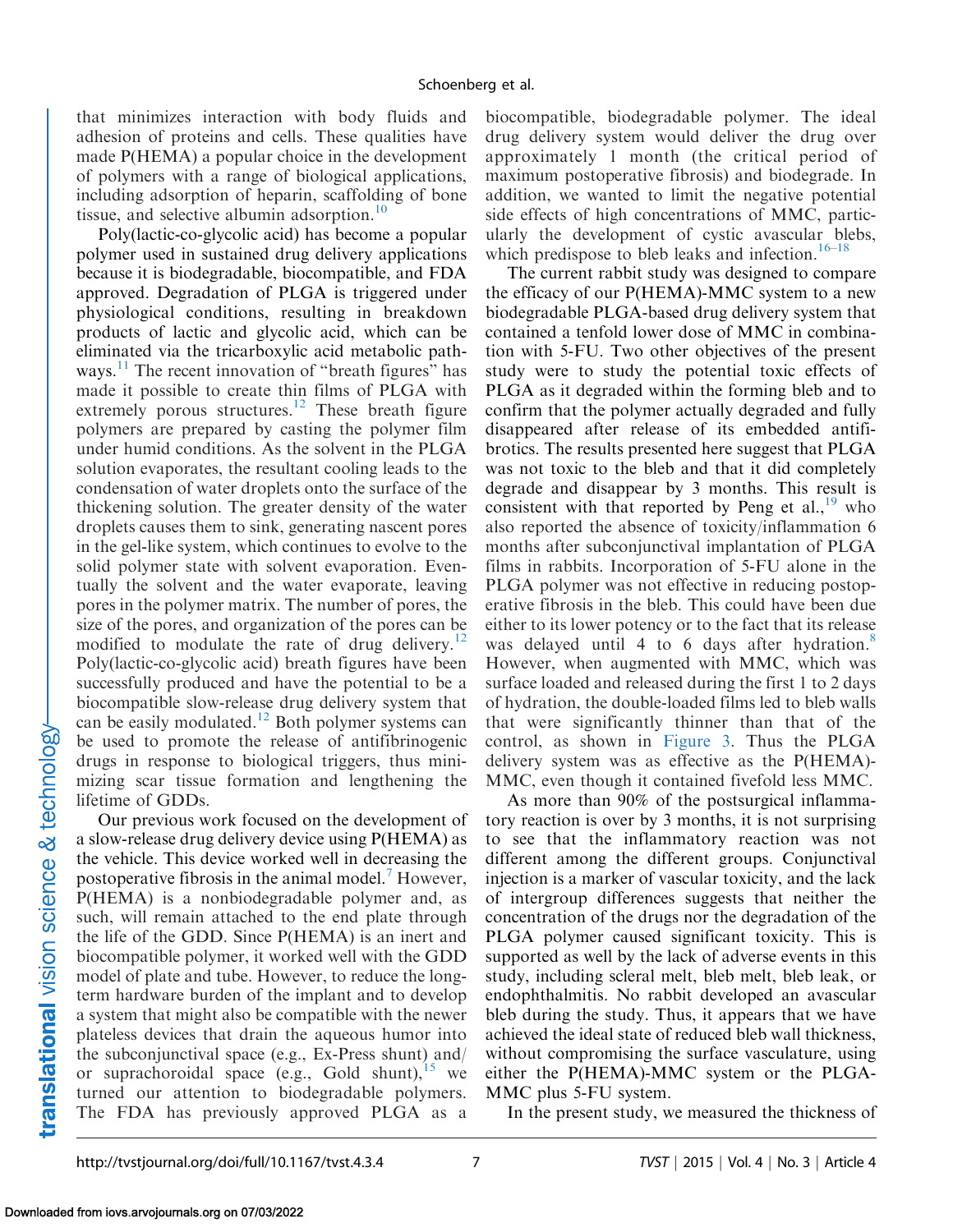<span id="page-7-0"></span>the entire bleb roof immediately after tissue harvest rather than just the fibrous layer after fixation, sectioning and staining as was done in the previously described  $P(HEMA)$  rabbit study.<sup>7</sup> We were still able to discern differences between the control valves and those modified with our drug delivery devices. The technique that we used to measure the roof thickness using a digital caliper was similar to the technique described previously by Ayyala et al.<sup>20</sup> There are advantages to this technique because the tissue was unaltered by fixation and sectioning and was a true reflection of bleb fibrosis. This difference in analytical method also explains the differences in the bleb roof thickness between previous experiments and those reported herein. For example, the thickness of the fibrous capsule at the roof of the bleb in previously described P(HEMA) experiments was 20.8 lm in the control group versus 6.6  $\mu$ m in the modified group.<sup>7</sup> In the current experiments, the bleb wall (including the conjunctiva, tenons, and the fibrous capsule) was measured after sacrifice and before fixation. The thickness of the intact bleb wall was 544  $\mu$ m ( $\pm$ 170  $\mu$ m) in the control group and 373  $\mu$ m ( $\pm$ 143  $\mu$ m; P = 0.006) in the MMC-modified P(HEMA) group.

The limitation of this proof-of-concept study was the lack of long-term follow-up, since the rabbits were sacrificed at 3 months. In conclusion, we successfully created a sustained-release drug delivery system that decreased the postoperative fibrosis using both a nonbiodegradable P(HEMA) polymer and a biodegradable (PLGA) polymer. The systems appear to work equally well, with no side effects. Clinical trials will be necessary to demonstrate and validate the efficacy of these modified GDDs in humans.

Decisions have not yet been made regarding which system will ultimately be selected for clinical trials because so many other factors are involved in that process (ease of GMP manufacturing procedures, sterilization protocols, stability of product, etc.). The fact that both systems appear viable at this stage of development enhances the chances that some form of drug-modified GDD will ultimately reach the clinics.

## Acknowledgments

Supported by a grant from the Louisiana Board of Regents (LEQSF(2010-2012)-RD-B-05) to DAB and by the Tulane Glaucoma Research Fund.

Disclosure: E.D. Schoenberg, None; F.B. Swann, None; A.W. Parlin, None; D. Zurakowski, None; C.E. Margo, None; D.A. Blake,  $(P)$ ; V.T. John,  $(P)$ ; T. Ponnusamy, (P); R.S. Ayyala, (P, R, I)

# References

- 1. Gedde SJ, Singh K, Schiffman JC, Feuer WJ. Group TVTS. The Tube Versus Trabeculectomy Study: interpretation of results and application to clinical practice. Curr Opin Ophthalmol. 2012;23: 118–126.
- 2. Gedde SJ, Schiffman JC, Feuer WJ, et al. Treatment outcomes in the Tube Versus Trabeculectomy (TVT) study after five years of followup. Am J Ophthalmol. 2012;153:789–803.
- 3. Spaeth G, Mutlukan E. The use of antimetabolites with trabeculectomy: a critical appraisal. J Glaucoma. 2001;10:145–151.
- 4. Costa V, Azuara-Blanco A, Netland P, Lesk M, Arcieri E. Efficacy and safety of adjunctive mitomycin C during Ahmed Glaucoma Valve implantation: a prospective randomized clinical trial. Ophthalmology. 2004;111:1071–1076.
- 5. Alvarado J, Hollander D, Juster R, Lee L. Ahmed valve implantation with adjunctive mitomycin C and 5-fluorouracil: long-term outcomes. Am J Ophthalmol. 2008;146:276–284.
- 6. Blake DA, Sahiner N, John VT, et al. Inhibition of cell proliferation by mitomycin C incorporated into P(HEMA) hydrogels. J Glaucoma. 2006;15: 291–298.
- 7. Sahiner N, Kravitz D, Qadir R, et al. Creation of a drug-coated glaucoma drainage device using polymer technology: in vitro and in vivo studies. Arch Ophthalmol. 2009;127:448–453.
- 8. Ponnusamy T, Yu H, John VT, Ayyala RS, Blake DA. A novel anti-proliferative drug coating for glaucoma drainages devices. J Glaucoma. 2014; 23:526–534.
- 9. Ponnusamy T, Lawson LB, Freytag LC, Blake DA, Ayyala RS, John VT. In vitro degradation and release characteristics of spin coated thin films of PLGA with a ''breath figure'' morphology. Biomatter. 2012;2:1–10.
- 10. Ayyala R, Harman L, Michelini-Norris B, et al. Comparison of different biomaterials for glaucoma drainage devices. Arch Ophthalmol. 1999;117: 233–236.
- 11. Ayyala R, Michelini-Norris B, Flores A, Haller E, Margo C. Comparison of different biomaterials for glaucoma drainage devices: part 2. Arch Ophthalmol. 2000;118:1081–1084.
- 12. Lim K, Wickremasinghe S, Cordeiro M, Bunce C, Khaw P. Accuracy of intraocular pressure mea-